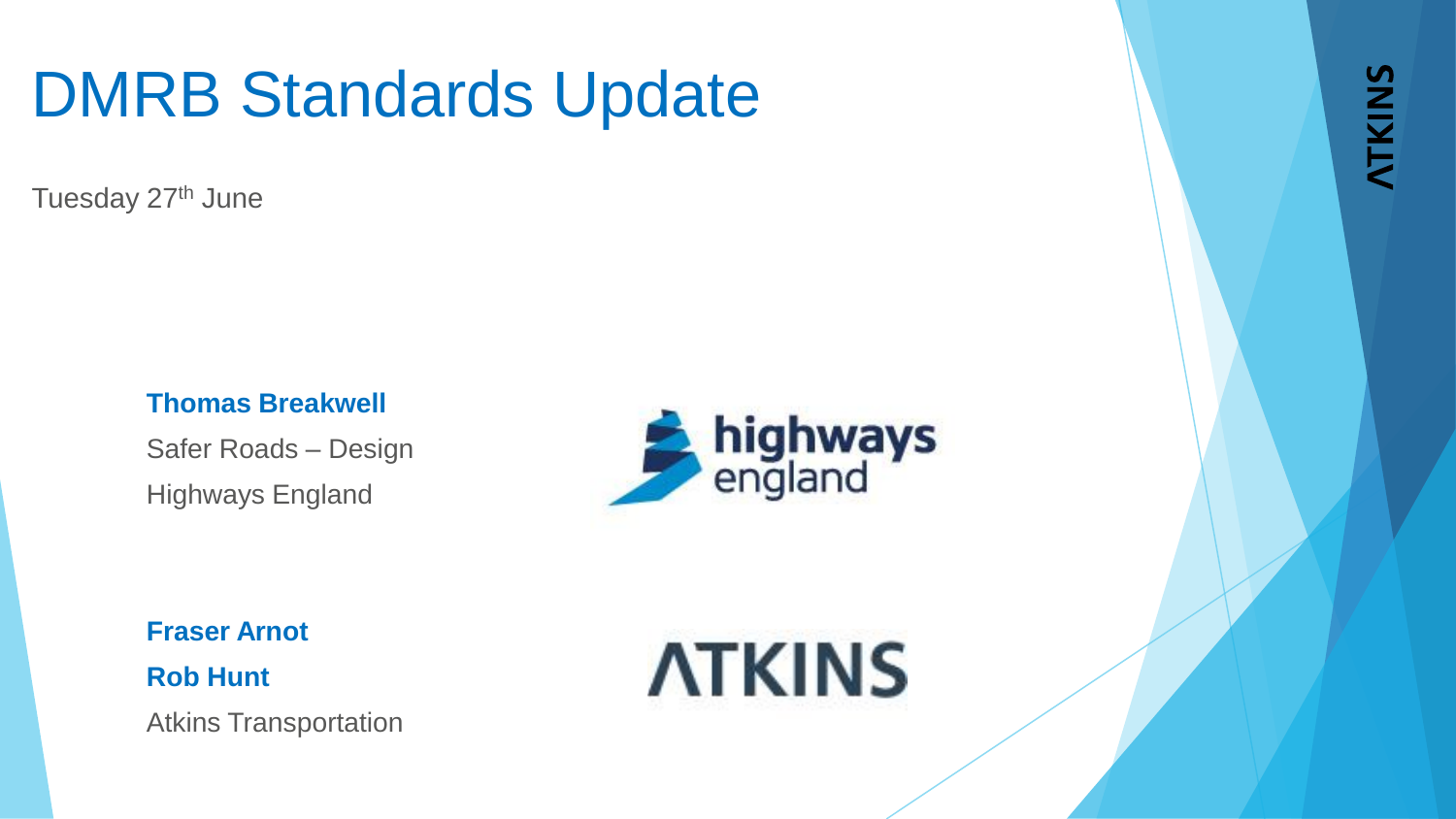## **Highways England Objectives**

Significant recent drivers for change include:

**Department for Transport Road Investment Strategy (RIS)**

**Highways England Strategic Business Plan 2015-2020 (SBP)**

**Highways England Delivery Plan**

**Manual for the Development of Documents, introducing Requirement and Advice Documents (RADs)**

**Other recent DMRB Documents**

- IAN 195/16 Cycle Traffic on the Trunk Road Network
- HD 19/15 Road Safety Audit

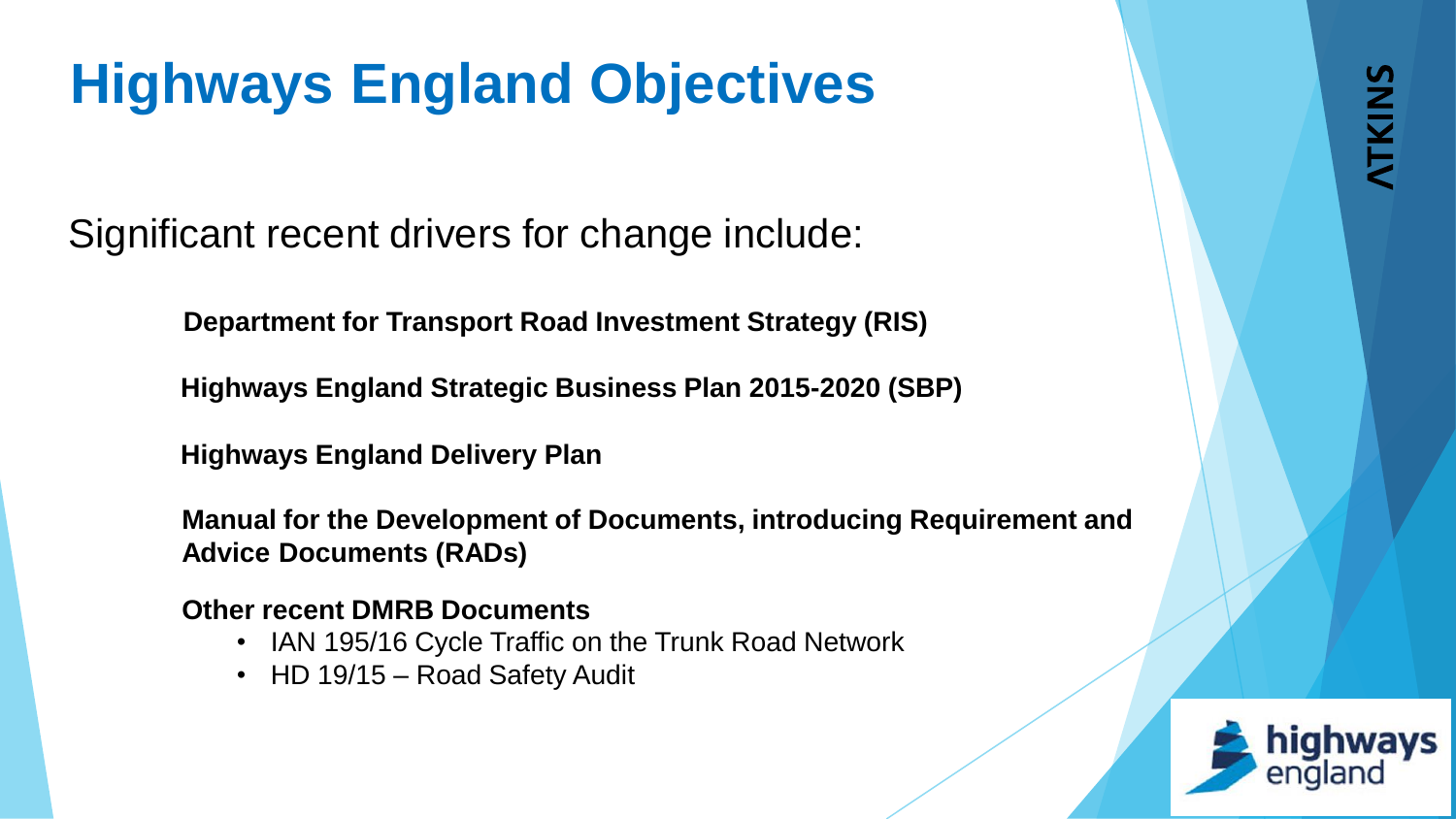# Approach and Process

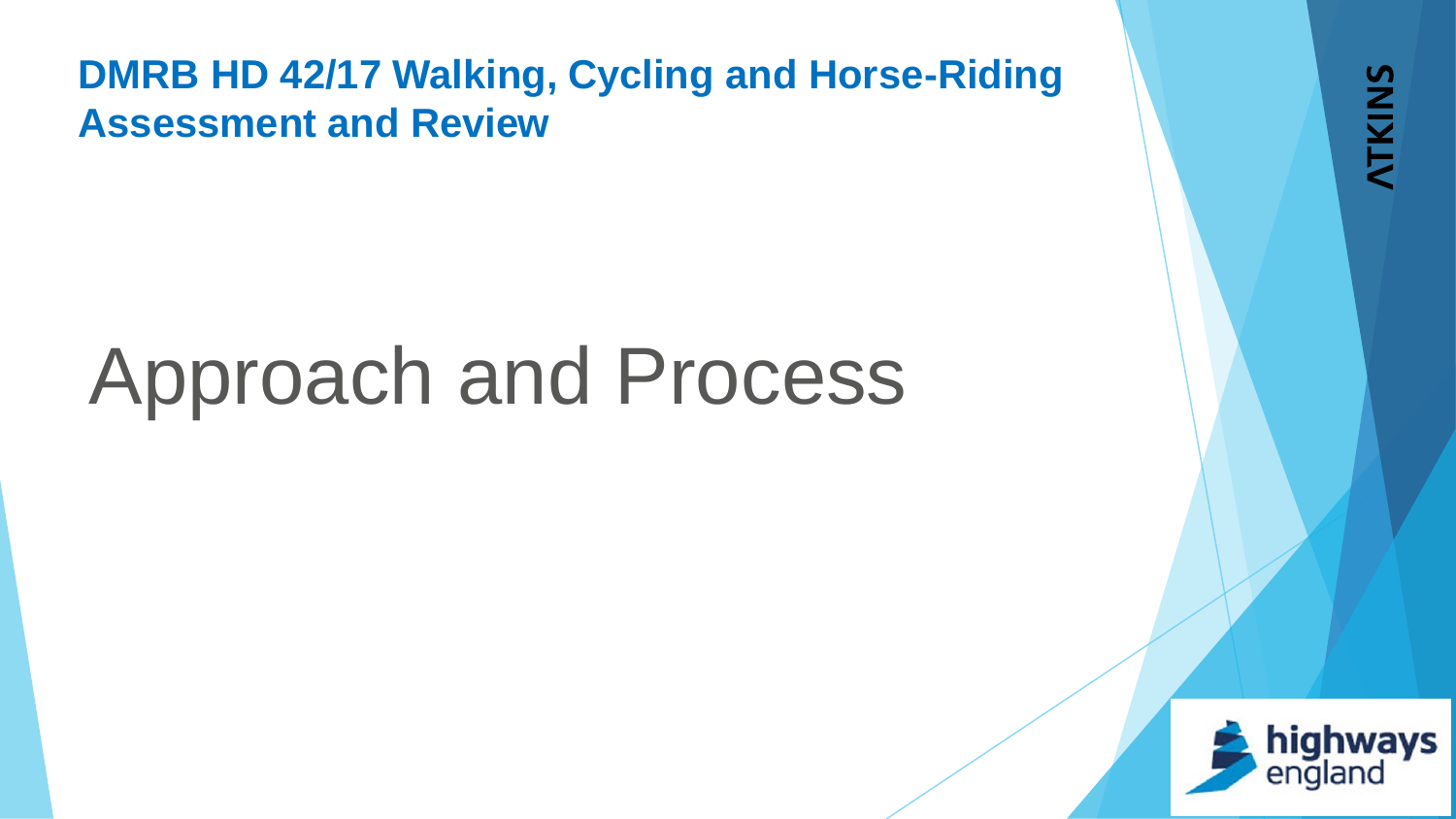Approach taken to develop the new RAD





**ATKINS**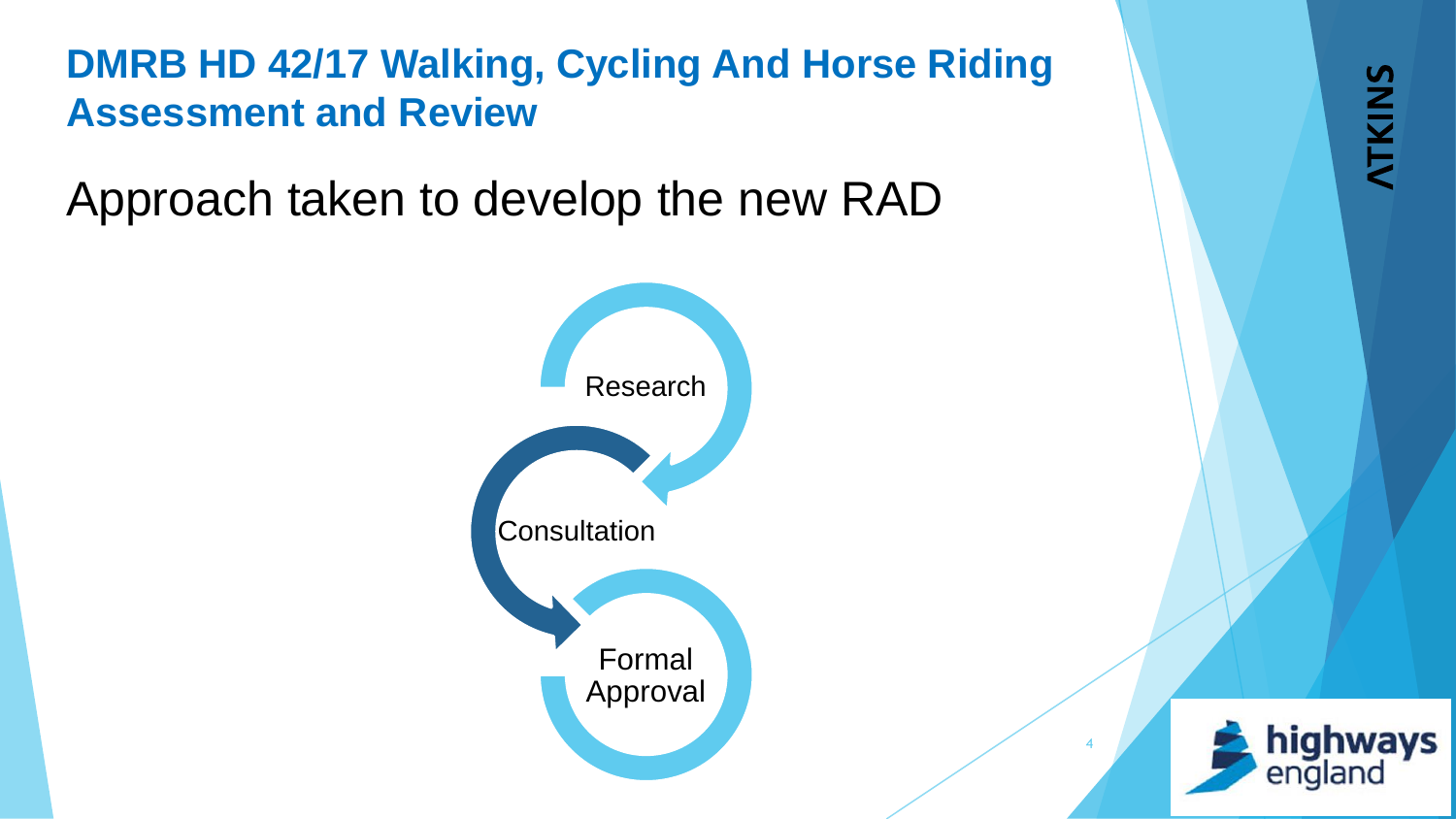#### Process for formal approval of new HD 42 RAD

**Peer Review** – **Highways** England Safer Roads-Design Team **Three** submissions to the **Road Layout Technical Project Board** (TPB) **Final TPB Approval Chief Highway Engineer**  (CHE) approval Final approval by Highways England and **Devolved Administrations** through **formal publications process**



**ATKINS**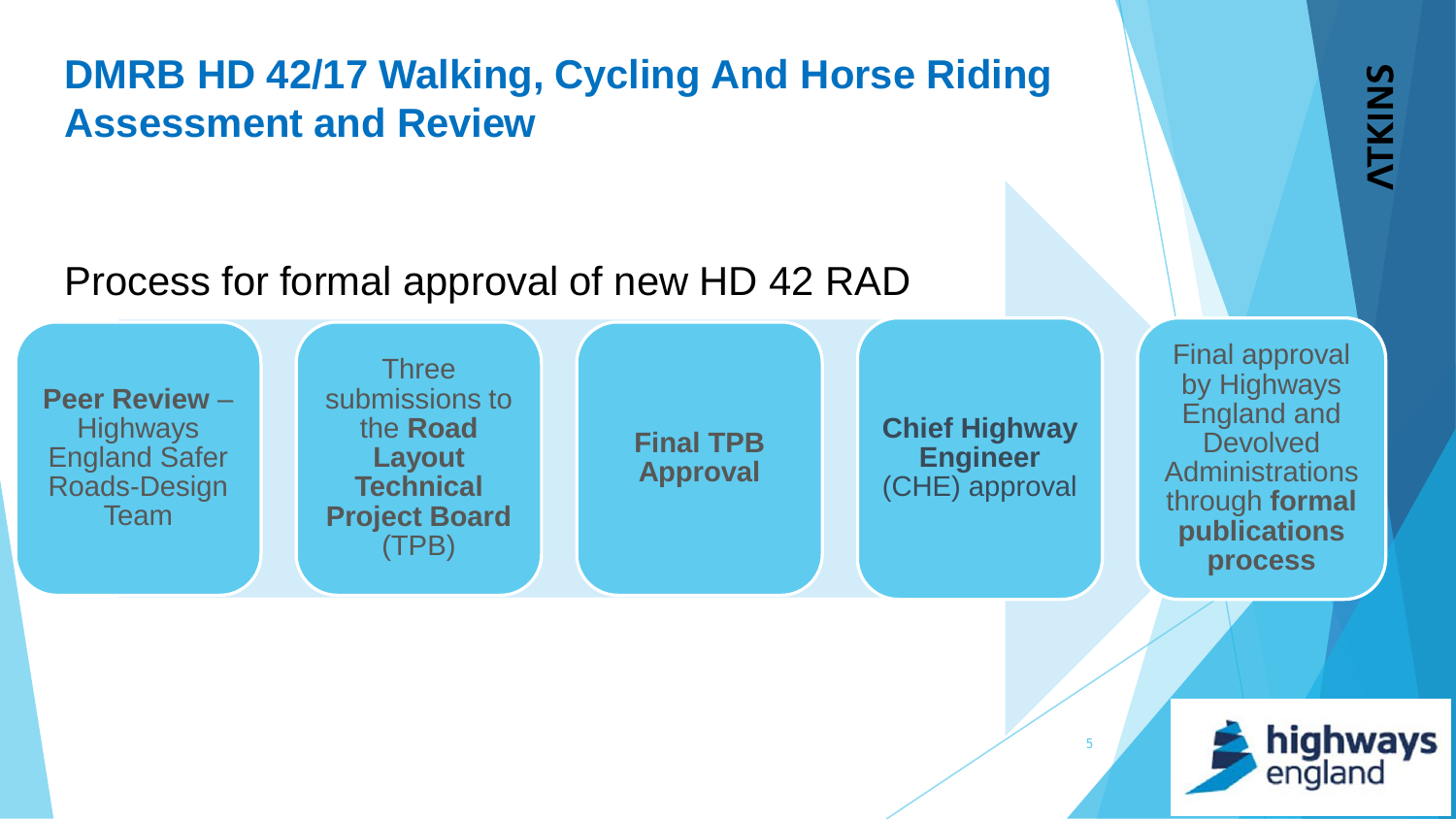# Key changes made

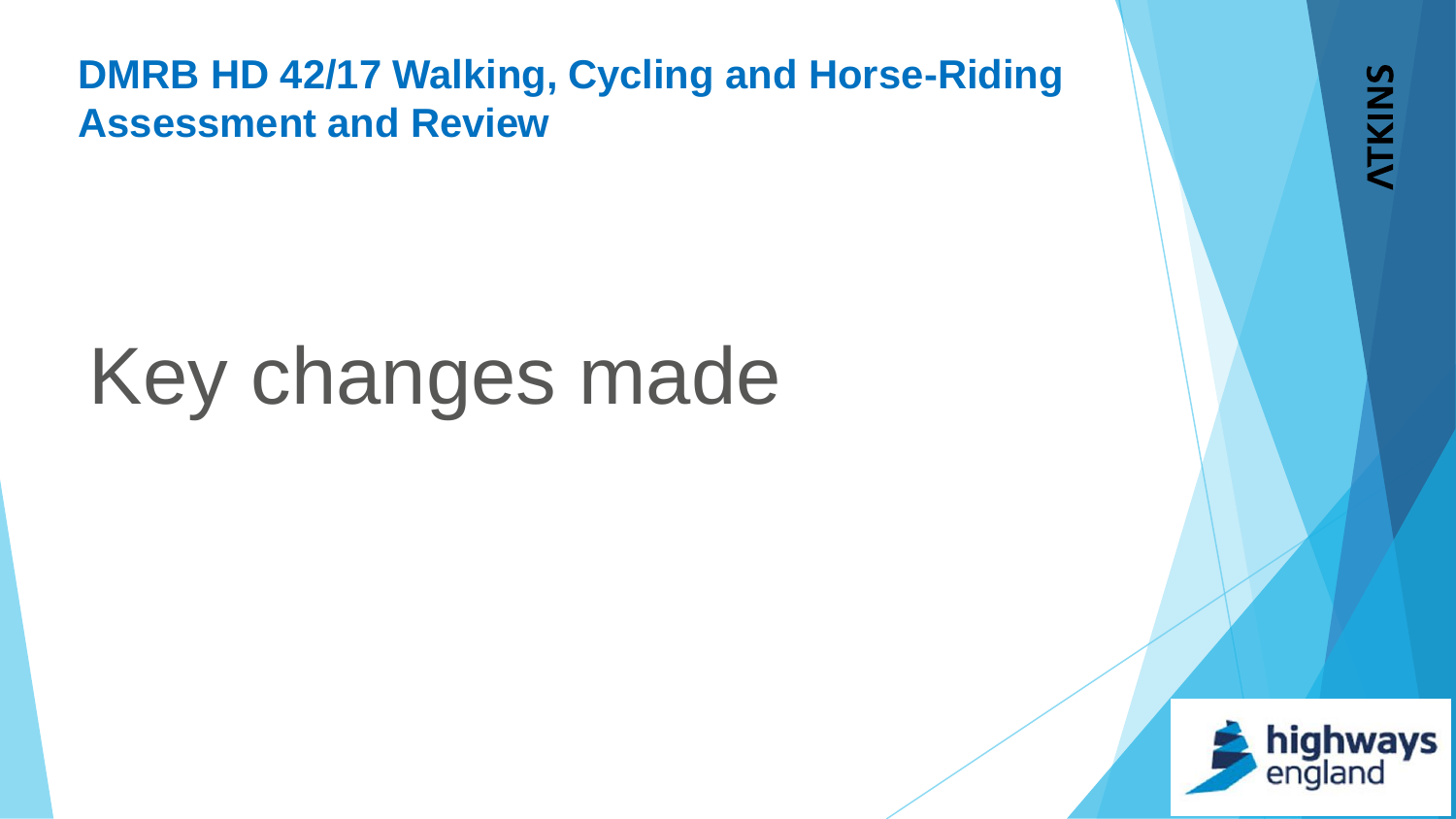### Summary of key changes

| <b>RAD Title</b>                      | • NMU and Audit terms changed<br>• User-specific focus                                       |  |
|---------------------------------------|----------------------------------------------------------------------------------------------|--|
| <b>Scheme</b><br><b>Applicability</b> | • Clarification on applicable schemes<br>• Exemption file note introduced                    |  |
| <b>Process</b>                        | • What is needed and when within the design<br>process<br>• Removal of post-completion stage |  |

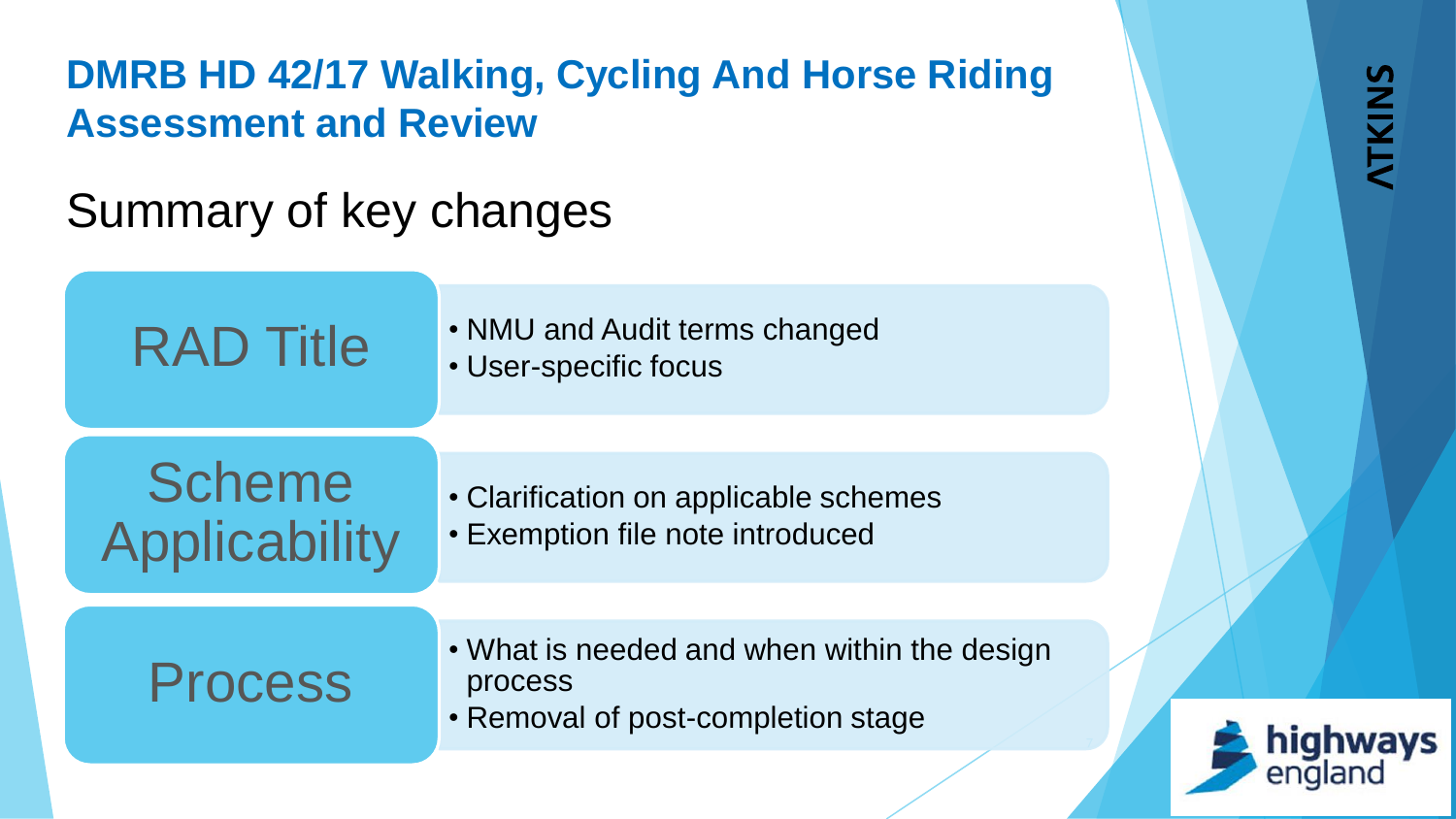### Summary of key changes

| <b>Scheme size</b>                   | • Differing levels of effort required<br>depending on highway scheme size |  |
|--------------------------------------|---------------------------------------------------------------------------|--|
|                                      |                                                                           |  |
| <b>Practitioner</b><br>requirements  | • Competencies expected of Lead<br><b>Assessors and Assessors</b>         |  |
|                                      |                                                                           |  |
| <b>Roles and</b><br>responsibilities | • Changes to Project Sponsor and<br>design team leader roles              |  |
|                                      |                                                                           |  |

highways

england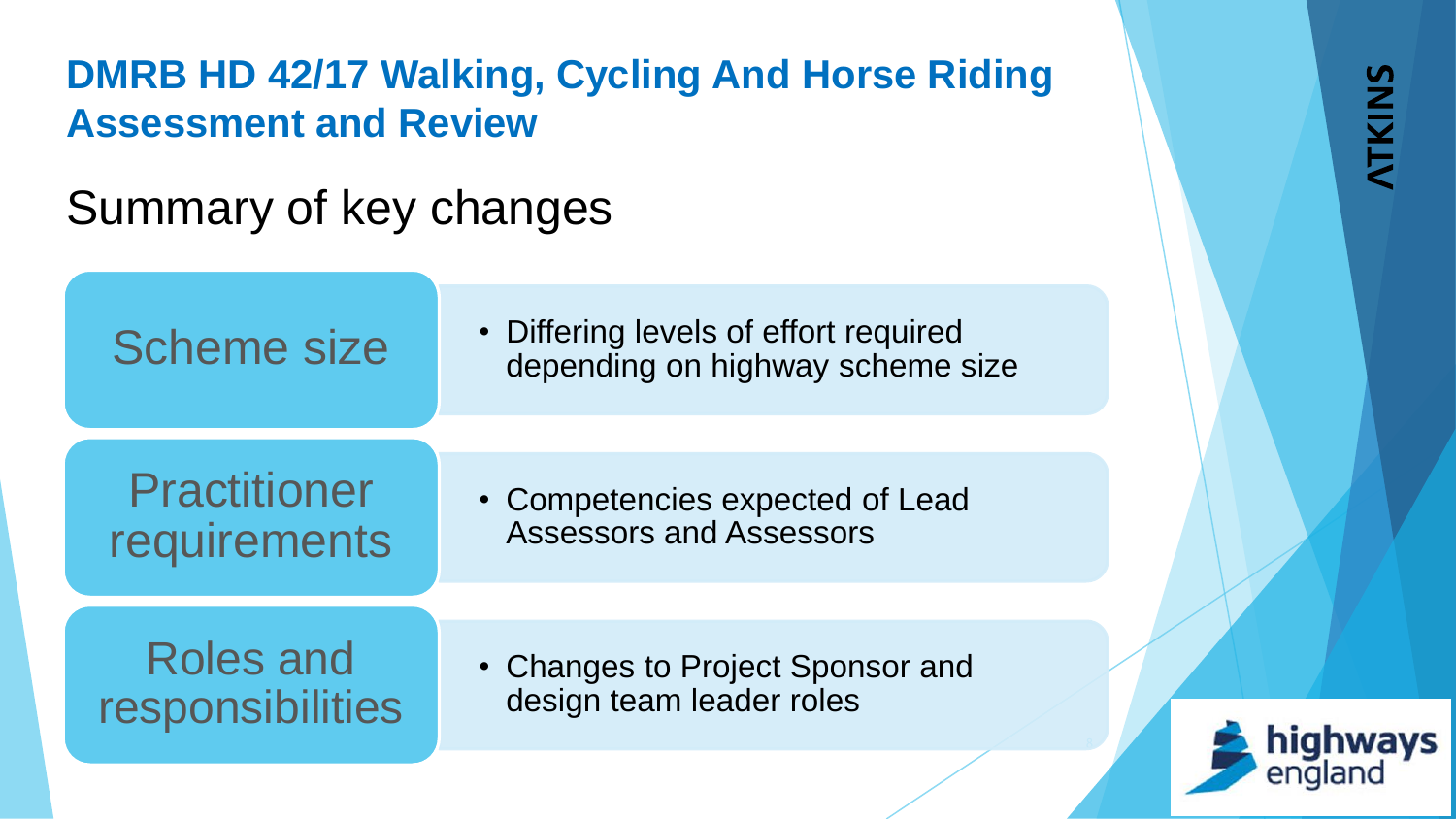### Intended Outcomes

- Improved provision for pedestrians, cyclists and equestrians on and near the strategic road network
- Improved awareness and skills of highway design teams
- Increased key stakeholder liaison
- A clearer process for practitioners and scheme promoters/highway authorities

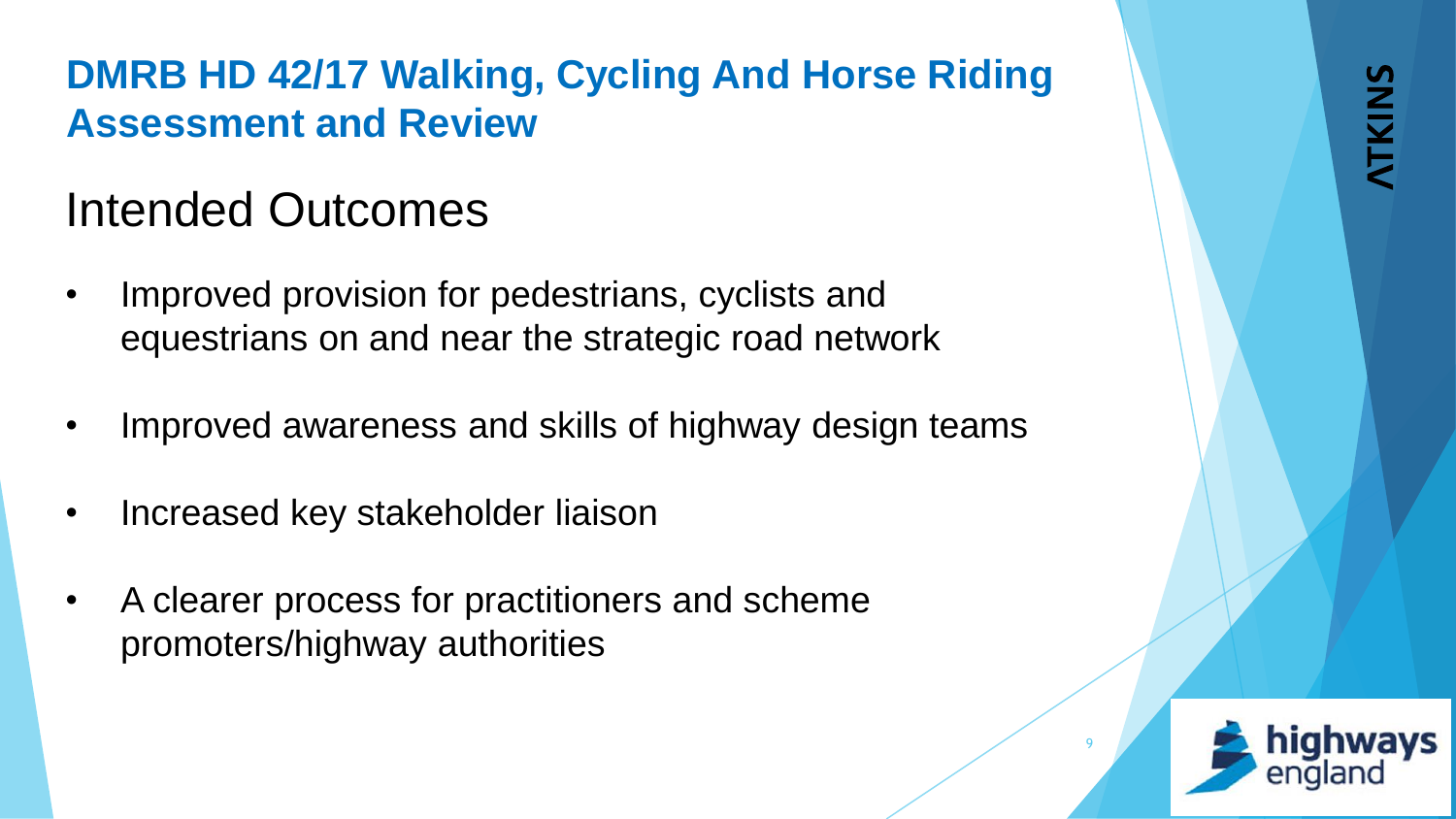## What's next?

Highways England is currently investigating ways of improving DMRB design tools for the benefit of walking, cycling and horse-riding

- Research will help inform how Highways England will cater for the needs of pedestrians, cyclists and equestrians
- Highways England is aiming for a step change in the provision of walking, cycling and horse-riding facilities on the strategic road network

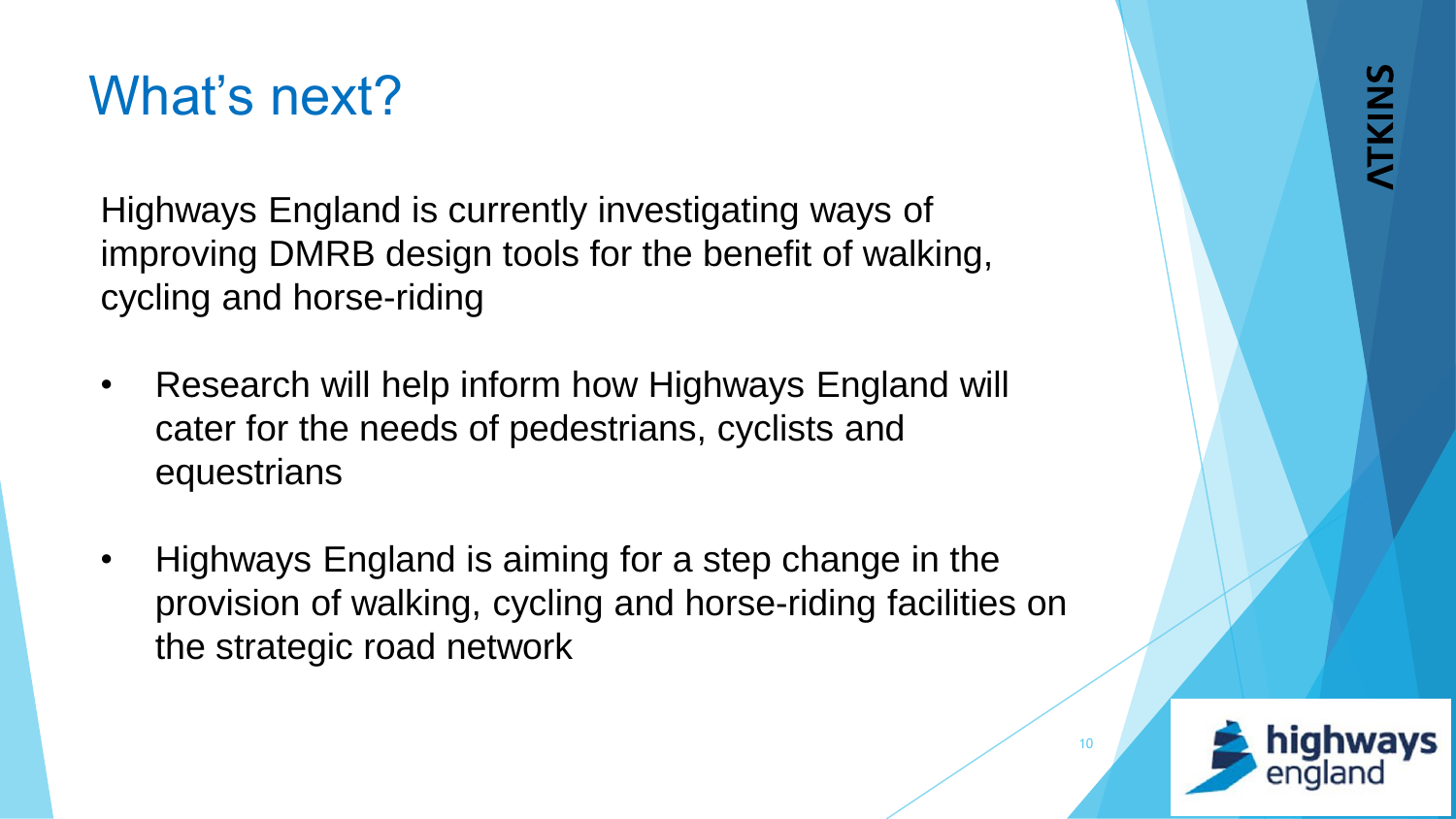## What's next?

Highways England is in the process of replacing the DMRB – the first stage of this should be complete by 2020

The structure and content of the DMRB is changing:

- Volumes and structure of RADs (Standards)
- Naming of RADs
- The way RADs are written
- A move towards performance-related requirements
- Interim Advice Notes (IANs) will be phased out
- Introduction of National Application Annexes (NAAs)
- Reducing the opportunities for Departures from **Standard**